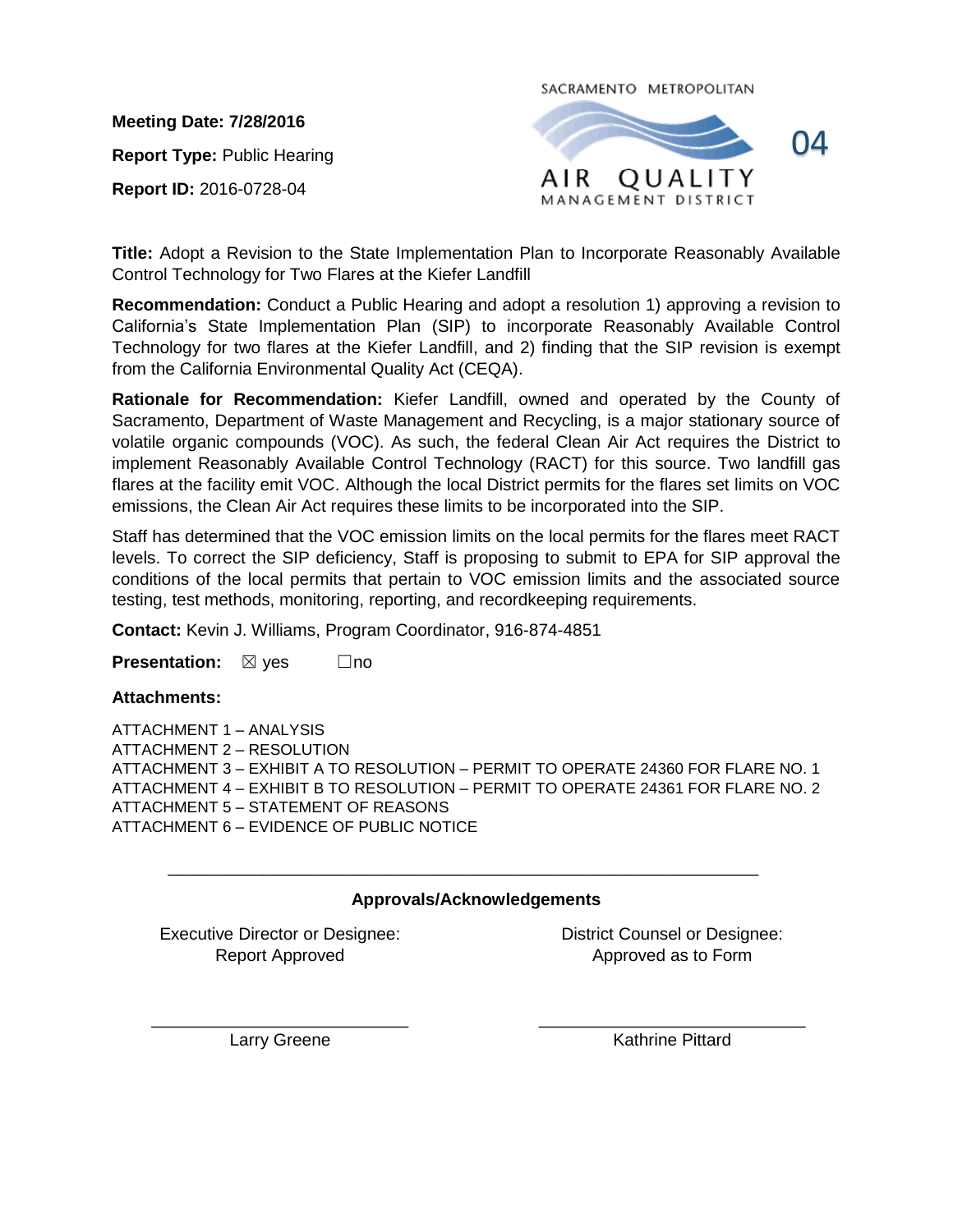**Discussion/Justification:** The District is classified as a severe nonattainment area for the 1997 and 2008 federal air quality standards for ozone. The federal Clean Air Act requires states or districts in ozone nonattainment areas classified as "moderate" or above to implement Reasonably Available Control Technology (RACT) for major stationary sources of volatile organic compounds (VOC). EPA defines RACT as "the lowest emission limitation that a particular source is capable of meeting by the application of control technology that is reasonably available considering technological and economic feasibility." RACT must be incorporated into California's State Implementation Plan (SIP), either through an EPA-approved rule or through a source-specific RACT determination that is included on a permit and approved by EPA.

Kiefer Landfill, owned and operated by the County of Sacramento, Department of Waste Management and Recycling, is a major stationary source of VOC in the District. As such, the District is required to implement RACT for this source. Two landfill gas flares at the facility emit VOC; however, no SIP-approved District rule applies to these flares. Although VOC emission limits are included on the local permits, these permits have not been incorporated into the SIP. EPA has identified the lack of SIP-approved RACT controls on the Kiefer Landfill flares as a SIP deficiency, and has proposed a partial approval and partial disapproval<sup>1</sup> of the District's 2006 RACT demonstration plan<sup>2</sup>.

Staff performed an analysis to determine whether the existing VOC emissions limits for the flares satisfied the requirement for a RACT level of control. The District permit for each flare requires that emissions of  $VOC<sup>3</sup>$  be reduced by at least 98% by weight or the outlet concentration be reduced to less than 20 parts per million by volume. This is the same level of control required by two federal regulations applicable to municipal solid waste landfills<sup>4,5</sup>. In addition, this is the same level of control that Staff, in the most recent analysis of Best Available Control Technology for a landfill gas flare, determined to be the most effective emission limit that has been required or used for the type of equipment. Staff concludes that the emission limits required by the District permits satisfy RACT.

The two flares at Kiefer Landfill operate under Permits to Operate Nos. 24360 and 24361. Staff is proposing to submit to EPA for approval the conditions of the local permits that pertain to the VOC emission limits and the associated source testing, test methods, monitoring, reporting, and recordkeeping requirements. Once approved by EPA, the permits will become part of the SIP and allow full EPA approval of the District's 2006 RACT demonstration plan.

**Financial Considerations:** The proposed revision to the SIP will not result in additional costs to the District.

 1 "Revisions to the California State Implementation Plan, Sacramento Metropolitan Air Quality Management District, Proposed Rule." 81 FR 2136, January 15, 2016

 $2$  "Analysis of Reasonably Available Control Technology for the 8-Hour Ozone State Implementation Plan (RACT SIP)," Sacramento Metropolitan Air Quality Management District, September 26, 2006.

 $3 \over 4$  Measured as nonmethane organic compounds.

<sup>40</sup> CFR Part 60, Subpart WWW – Standards of Performance for Municipal Solid Waste Landfills.

<sup>5</sup> 40 CFR Part 63, Subpart AAAA – National Emission Standards for Hazardous Air Pollutants: Municipal Solid Waste Landfills